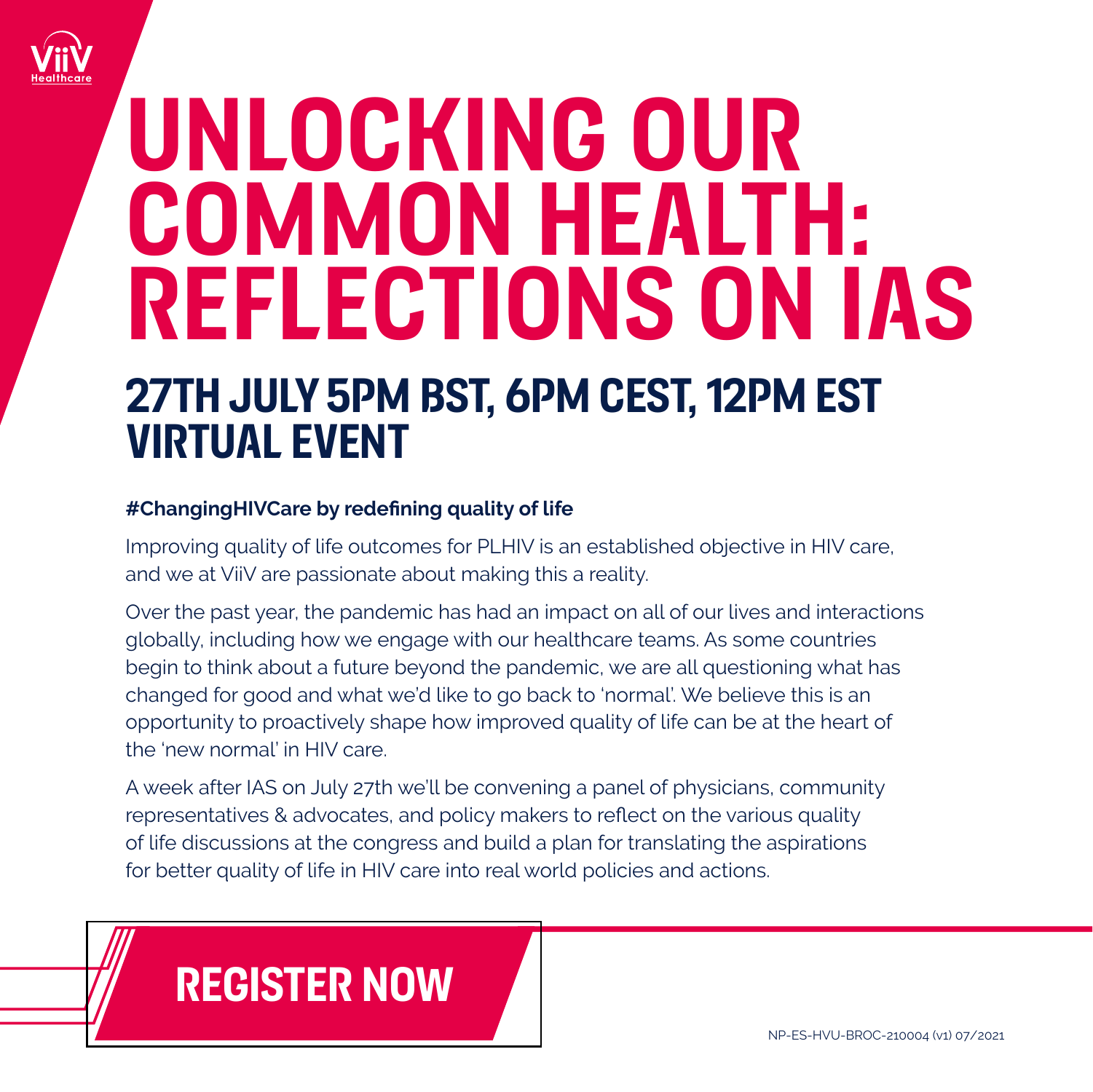

## **AGENDA**

### **Welcome and Introduction**

Framing the opportunity to set new QoL goals within the new normal, bringing a community view on what we heard at IAS

#### **Making QoL part of 'The New Normal'**

Professor Jeffrey Lazarus reflects on HRQoL discussions at IAS, and what progress has been made in delivering HRQoL. Then Dr. Anton Eremin commentary on U=U symposium amongst other things.

### **Voice of the Community**

The key themes heard from the community by our influencer partners, bringing together QoL and experiences from the pandemic

#### **Interactive Action Planning Discussion**

#### **Close**

Building on key themes and challenges identified, panel lead interactive exercise to prioritise actionable steps within the new normal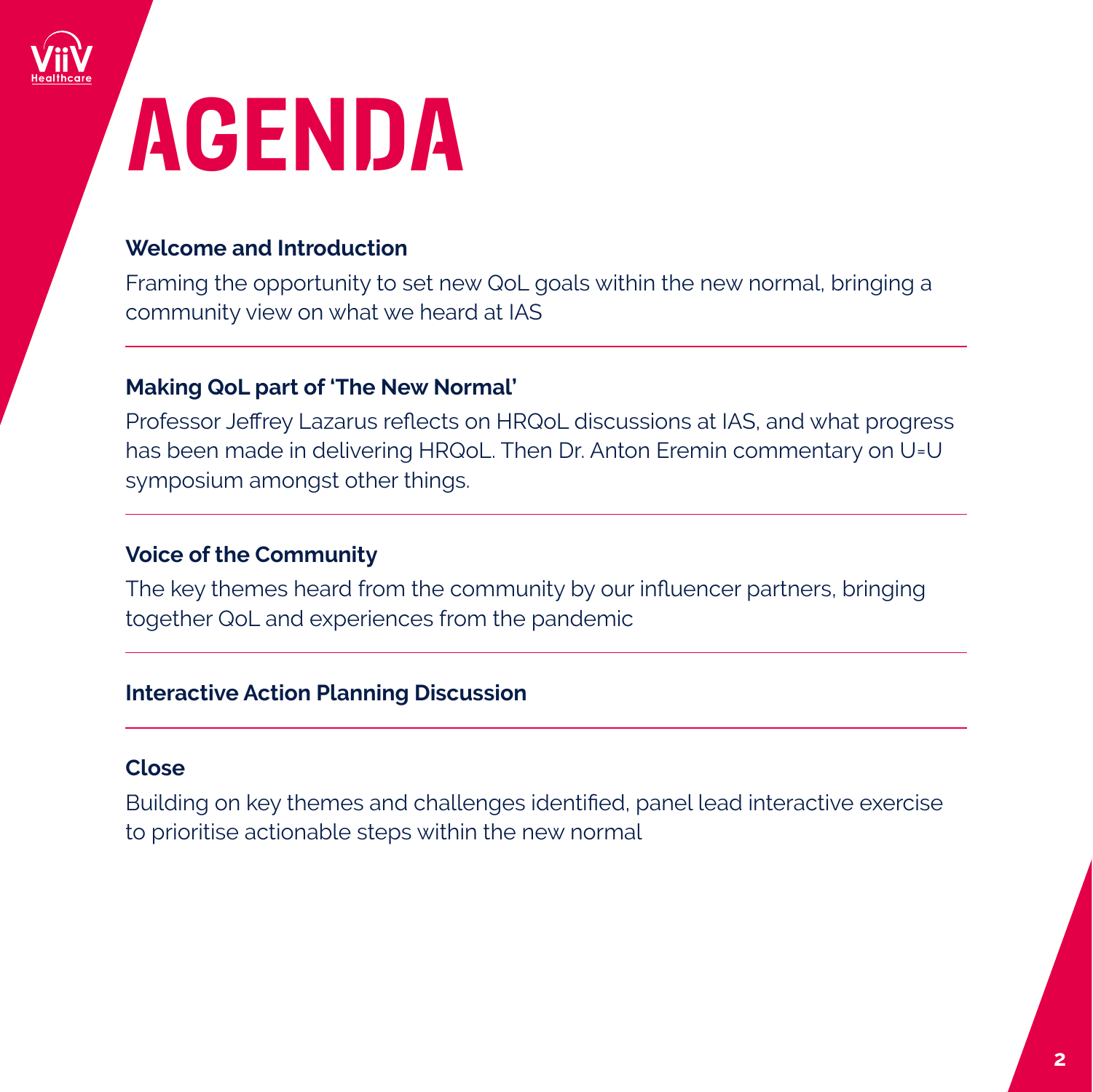# **SPEAKERS**



### **PROFESSOR JEFFREY LAZARUS**

**Associate Research Professor at ISGlobal and Associate Professor at The University of Barcelona**

Professor Lazarus is an expert on health systems and infectious diseases known for having developed the "Fourth 90" in HIV/AIDS and the HCV micro-elimination approach. He serves as head of the health systems team at the Barcelona Institute for Global Health (ISGlobal) and an Associate Professor at the Faculty of Medicine, University of Barcelona.



### **DR. ANTON EREMIN**

#### **HIV Clinician and Researcher**

Dr. Anton Eremin works as an infectious diseases doctor at the Moscow Regional Center for the Prevention and Control of AIDS and Infectious Diseases providing clinical care to patients with HIV and other infectious diseases. He is also deeply involved in medical research and clinical trials, with the goal of enhancing HIV prevention and treatment, as well as improving the patients' well-being and quality of life. In order to increase access to care among the most vulnerable groups, Dr. Eremin works at AIDS.CENTER foundation, a leading nonprofit organization providing support to people living with HIV and key populations in Russia. At the foundation, he serves as a Medical Director, shares his expertise as an HIV consultant, and coordinates various community-based and research projects, such as medical counseling, pre-exposure prophylaxis (PrEP), and training of young healthcare professionals at Vera HIV Med School.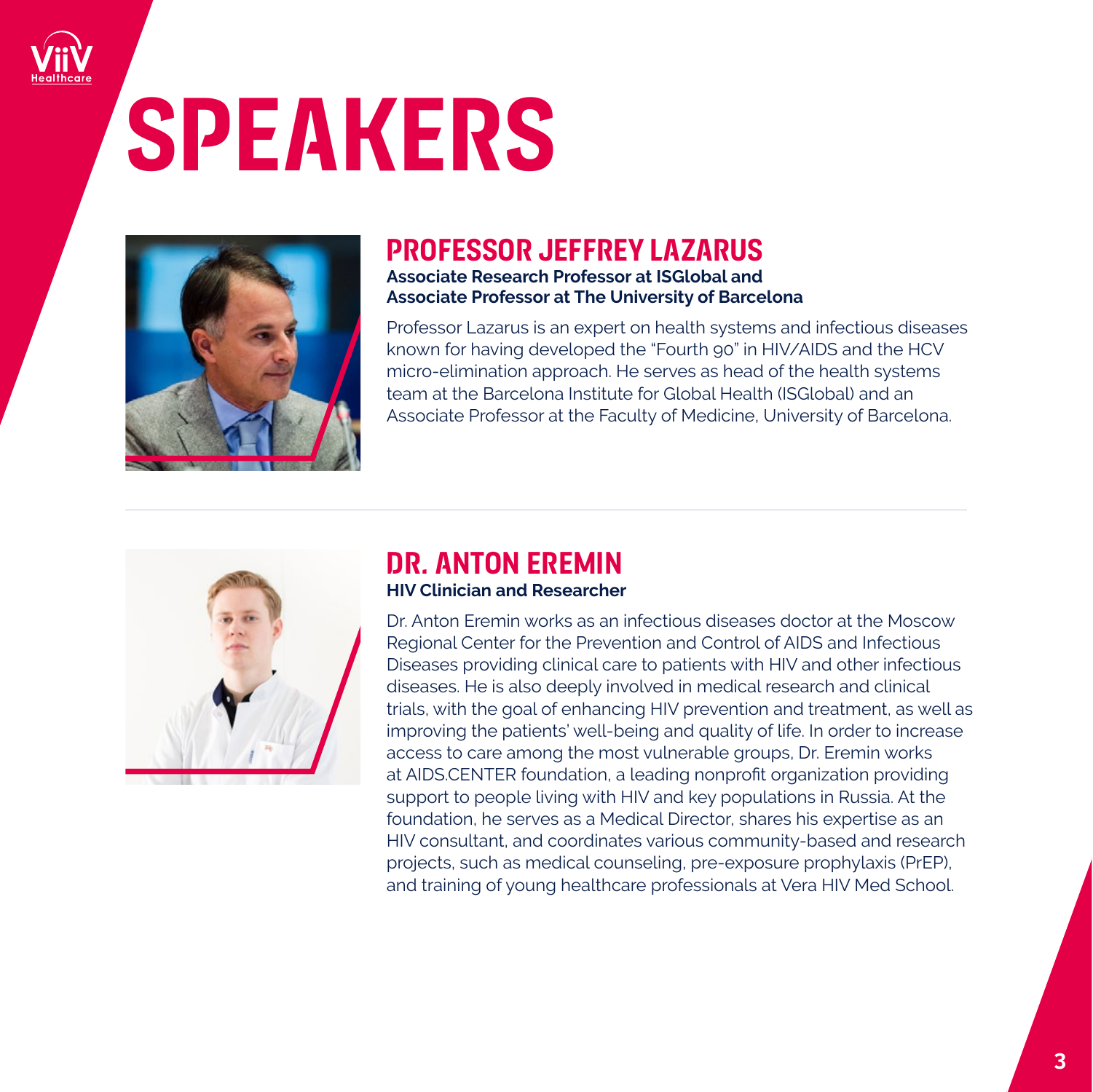# **SPEAKERS**



### **JOSH ROBBINS HIV Activist and Speaker**

After launching into HIV advocacy when he posted the only recorded live diagnosis video on YouTube, Robbins has found his voice on social media through his award winning blog imstilljosh.com. Robbins has scooped national news with his unique reporting: the first reporting the end of the HVTN 5050 vaccine study, first reporting the price and date of the reduction in price during the Martin Shkreli 'pharma bro' fiasco, and his renegade style of journalism driven by advocacy, which helped him report Anthony Fauci, MD from NIH confirm "zero" risk on record — which won him his first NLGJA Excellence In Journalism Award. From consulting with local HIV nonprofits in Nashville, to consulting with large HIV pharmaceutical projects and even being invited to the White House to lead the digital marketing plans for the update to President's National HIV Strategy, Robbins continues to work toward bridging the gap between patients and better health outcomes.



### **Sexual Health and HIV Consultant at Barts Health DR. RAGESHRI DHAIRYAWAN**

Dr. Dhairyawan is a Consultant in Sexual Health and HIV Medicine at Barts Health NHS Trust where she carries out both inpatient and outpatient HIV care. She is an Honorary Senior Lecturer at Queen Mary University of London and her research and advocacy focus on reducing health inequalities in sexual health, HIV and beyond. She is a co-founder of SAHAR (South Asian HIV Advisory Resource), a trustee of SWIFT (the Supporting Women with HIV Information Network) and medical advisor to NAZ, a charity aimed at improving the sexual health of racially minoritised communities. She chairs the steering group of 4M (a national network of peer mentor mothers living with HIV).